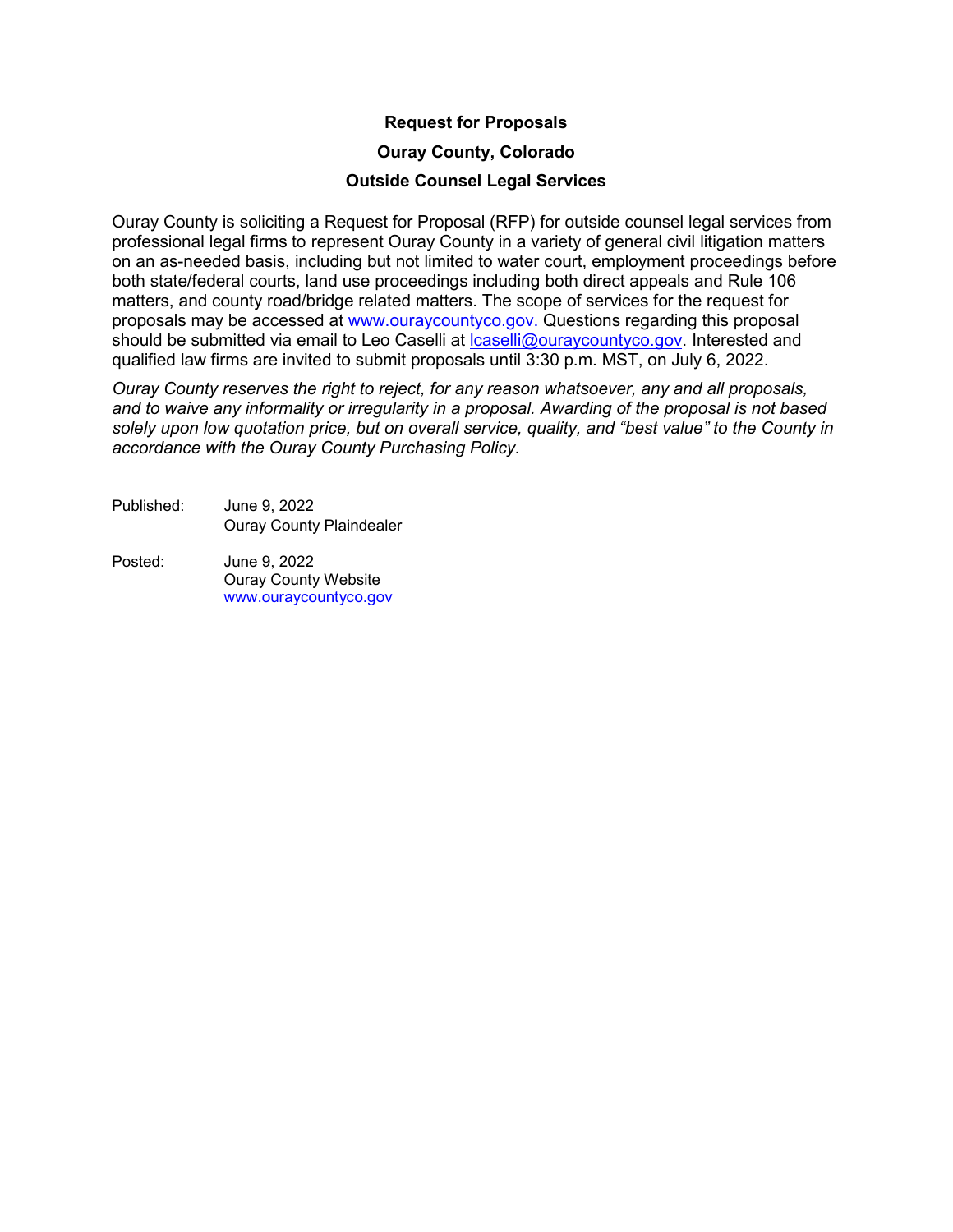

# **COUNTY OF OURAY**

# **REQUEST FOR PROPOSAL (RFP) TO RETAIN LEGAL SERVICES**

# **INTRODUCTION**

Ouray County (County) is requesting proposals from interested law firms to provide outside counsel legal services as described in this Request for Proposal (RFP).

All proposals and other documentation submitted in response to the RFP:

- Become the County's property.
- Will not be returned by the County.
- Must be clearly marked as confidential, if your firm considers any material or information contained in its proposal or other documentation confidential.

## **County Description**

The County is truly unique in terms of recreational and natural resources. The County Seat of Ouray, Colorado is better known as the Switzerland of America. Ouray County is expanding given its desirability and diverse economic base due to tourism and recreational opportunities. The County Attorney is the only in-house attorney for the County and is located in the County seat in Ouray, Colorado. The County Attorney is appointed as a county officer under the state constitution, and reports to the Board of County Commissioners which is a three person Board, pursuant to state statute.

## **Response Deadline**

All proposals submitted in response to this RFP, which must not exceed 20 pages, must be received by the County no later than 3:30 p.m. on July 6, 2022.

*Ouray County reserves the right to reject, for any reason whatsoever, any and all proposals, and to waive any informality or irregularity in a proposal. Awarding of the proposal is not based solely upon low quotation price, but on overall service, quality, and "best value" to the County in accordance with the Ouray County Purchasing Policy.*

Further, Ouray County reserves the right to:

- Reject any proposal that is not received by the response deadline or is otherwise nonresponsive to the RFP.
- Reject any or all proposals submitted in response to the RFP.
- Request additional information from any law firm.
- Withdraw the RFP at any time and for any reason.
- Award the engagement in its sole discretion or make multiple or partial awards.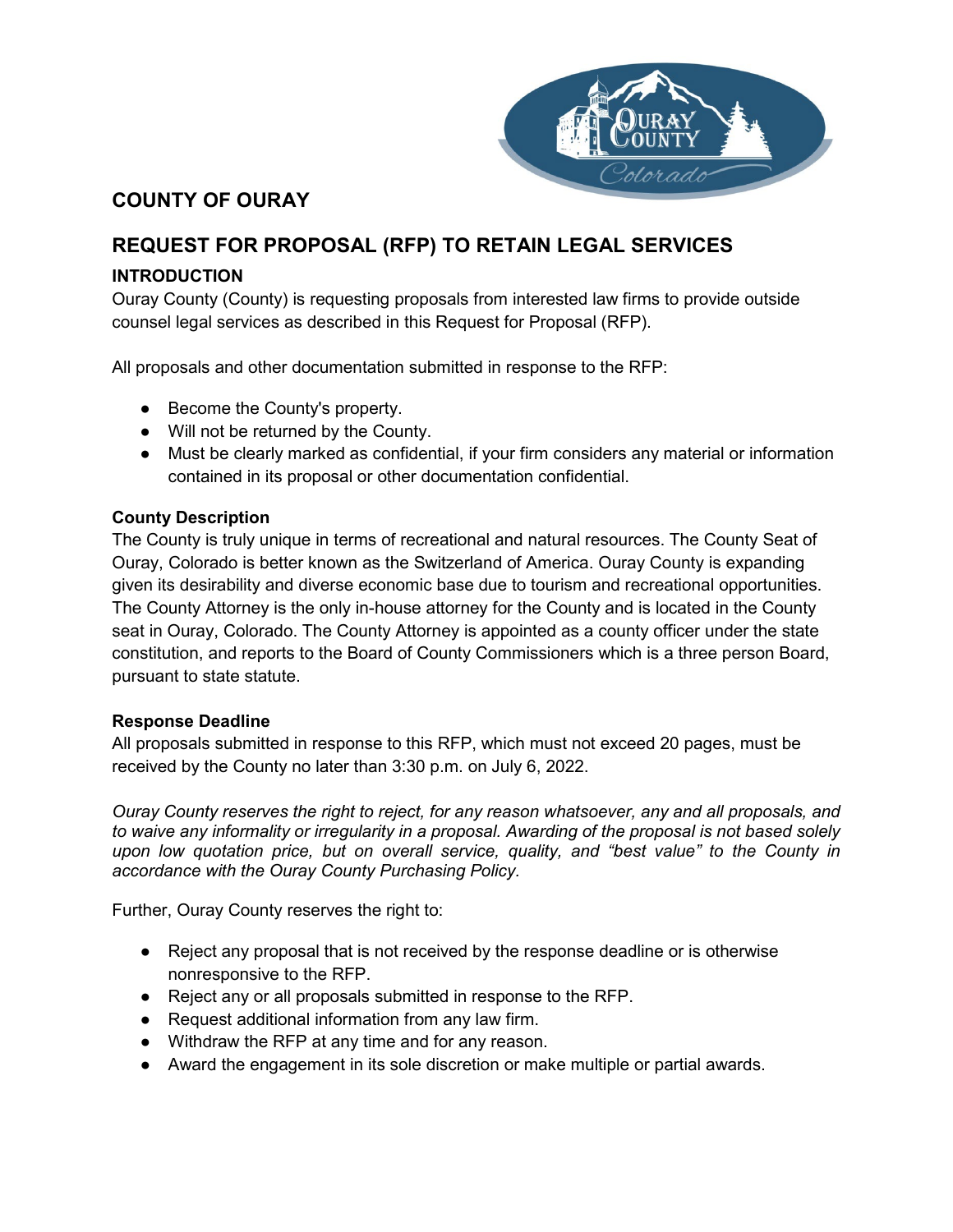# **SCOPE OF LEGAL SERVICES REQUIRED**

The selected law firm will provide the following services to the County:

- The primary scope of services is to represent Ouray County in a variety of general civil litigation matters on an as-needed basis, including but not limited to water court, employment proceedings before both state/federal courts, land use proceedings including both direct appeals and Rule 106 matters, and county road/bridge related matters.
- In very rare instances where the county attorney has a direct conflict or is otherwise unavailable, assist the County as special legal counsel or a special assistant county attorney in order to provide legal advice, counsel, services, and consultation to the County in connection with limited, specified matters, including but not limited to: general local government law, labor and employment law, real estate law, contract law, and methods for avoiding civil litigation.
- Work cooperatively with the county attorney, county administrator, county elected officials, and county department heads at all times.
- Provide paralegal services on an as-needed basis, for review of contracts, legal briefs and other pleadings, and Colorado Open Records Act (CORA) requests.
- Additional opportunities and requested services, for litigation or otherwise, may also be available on an as-needed basis.

**TERMS OF ENGAGEMENT –** Ouray County will engage the selected law firm on an as-needed calendar year basis, subject to annual renewals at the discretion of the County, and subject to the appropriation and availability of funds. Any services requested for the remainder of the calendar year 2022 are on an as-needed basis, subject to supplemental appropriations. The proposed budget beginning in calendar year 2023 is expected to be \$48,000.00, subject to approval and annual appropriations by the Board. Ouray County may terminate the law firm's engagement at any time in Ouray County's sole discretion.

## **CONFLICT OF INTEREST**

The selected law firm must be free of any conflict of interest with the County. If a new or potential conflict of interest arises after the County retains the selected law firm, the law firm agrees to promptly notify and consult with the County to address and resolve the conflict.

## **PROPOSAL CONTENTS**

A response to this RFP must include the following sections in the order listed:

- A transmittal letter that:
	- is signed by an authorized law firm representative;
	- $\circ$  identifies all materials and enclosures being forwarded in response to the RFP; and
	- $\circ$  identifies the law firm's principal representative for all matters relating to the RFP response.
- An executive summary of the contents of the law firm's response.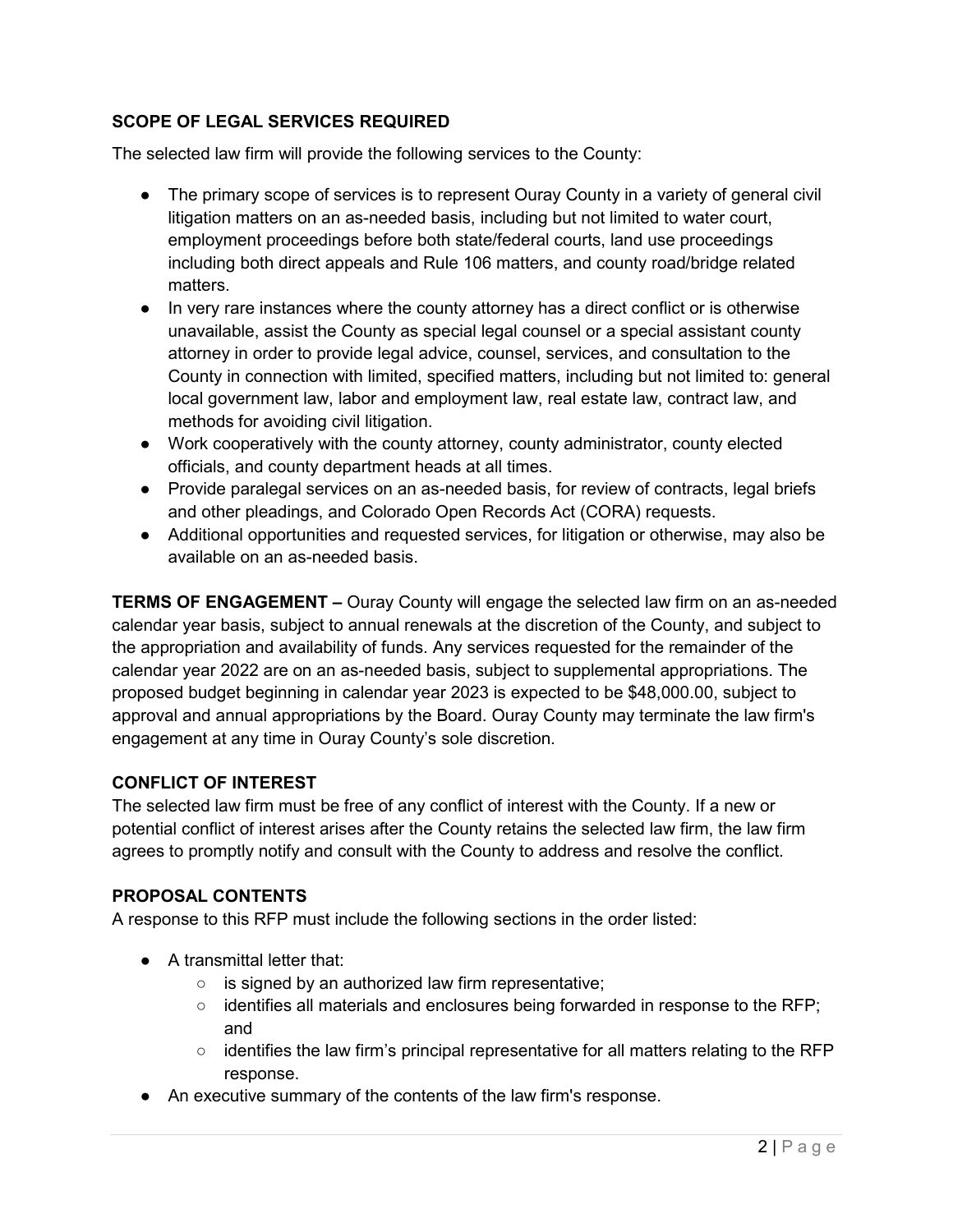• The law firm's responses to the questions set forth below. Law firms should answer all questions in the same order as listed in this RFP.

# **Law Firm Background and Qualifications**

- Provide your firm's:
	- o legal name;
	- address of its headquarters office; and
	- address of each location, including home offices, from which services will be provided.
- Indicate the date your firm was established.
- Describe how your firm's size and background are pertinent to the requested services in this RFP.
- Identify the number of employees in your firm in the following categories:
	- licensed attorneys;
	- legal support staff; and
	- other support staff.
- Identify any outside vendors that your firm may use to provide the services required by this RFP (e.g., local counsel, e-discovery vendors, etc.) and describe how your firm will manage those vendors.
- Describe your firm's area(s) of specialization and/or area(s) of expertise, including general civil litigation, water law, employment law, and land-use related proceedings, and identify the number of attorneys practicing in each specialty.
- Describe any relevant special services your firm provides, particularly those that may not be offered by other law firms. References may be provided, but are not required.
- Append a copy of any proposed Terms and Conditions that would apply to the representation of the County.
- Describe how your firm would approach:
	- its representation of County, including conflicts, and
	- keeping the County informed of matter status, including spending against any agreed budget.

## **Pricing**

Provide the hourly rates of all partners, associates, and legal assistants that may provide services to the County identified in your response to the Staffing section below. The County strongly discourages alternative fee proposals, including those incorporating fixed fees or "at risk" fee arrangements. However, the County may consider other fee arrangements, including discounted hourly rates, hourly rates for different matters, and specific travel rates.

# **EVALUATION PROCEDURE AND CRITERIA**

The County will review all submitted proposals to determine responsiveness to the RFP and best value, and may reject any nonresponsive proposal.

*TWO (2) copies of the proposal must be placed in a sealed envelope along with a copy on flash drive or thumb drive, marked "Outside Counsel Legal Services" and delivered to "Ouray County Administration" at the Ouray County Courthouse, P.O. Box C, Ouray, CO 81427 or hand*